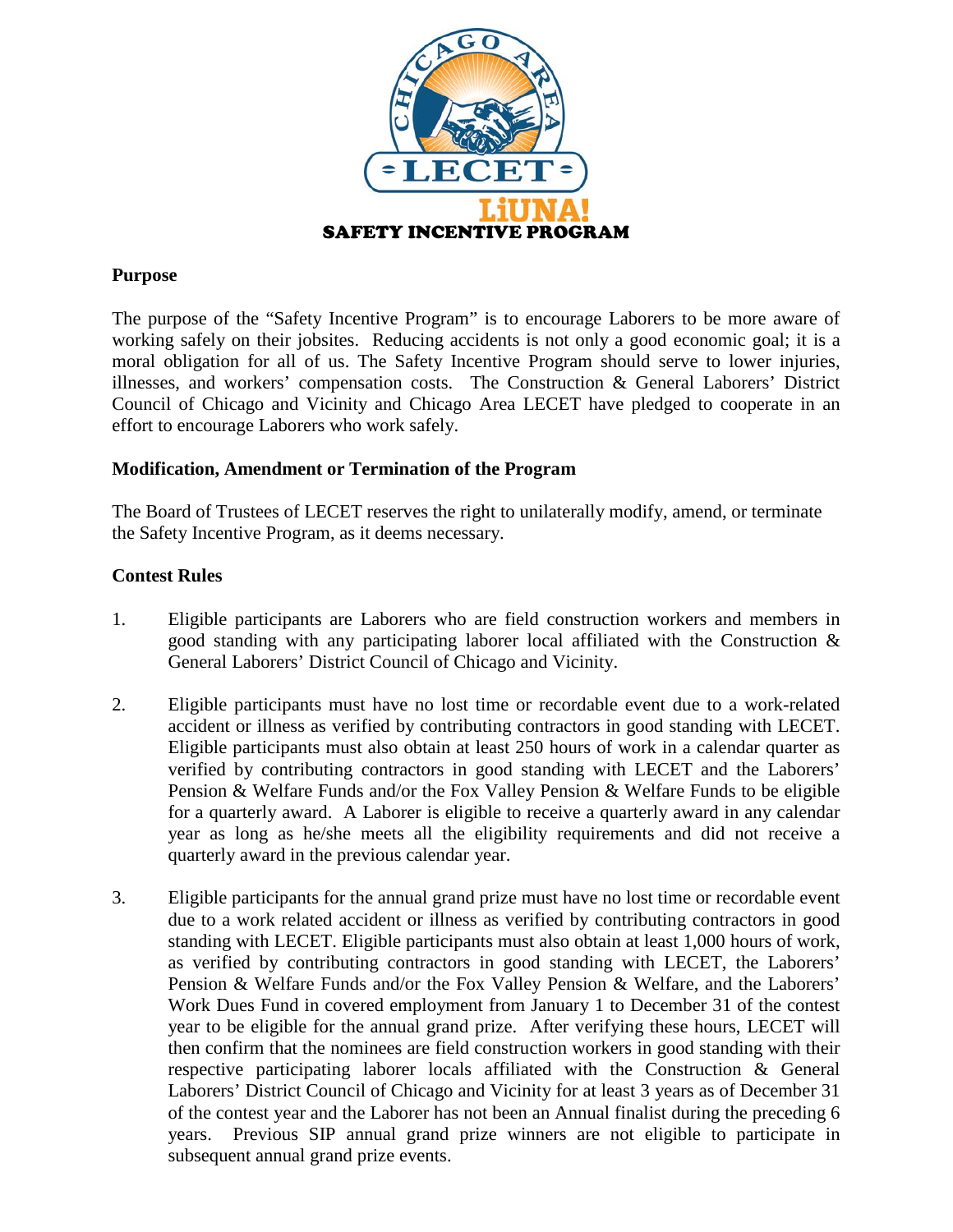# SAFETY INCENTIVE PROGRAM

- 4. For the purpose of this contest, lost time and recordable event will be as defined by the Occupational Safety and Health Administration ("OSHA") Recordkeeping Rules.
- 5. The Board of Trustees of LECET, or its designee, shall select all of the awards and recipients, and all of its decisions shall be final and binding upon all contestants and parties in all respects and matters.
- 6. The quarterly and yearly award recipients shall be selected by a random sampling of participating contractors and eligible participants will be selected from those selected contractors.

*Quarterly Awards*: After a given calendar quarter, 200 contributing signatory contractors are randomly selected to nominate union laborers (as many as they determine) that have worked safely in the field for their respective organization during the applicable calendar quarter. The first 50 forms submitted to LECET that qualify will be accepted. If the nominations form is completed, returned, and deemed qualified, LECET then randomly selects one winner from each contractor list of eligible nominees to receive the quarterly award. A contractor selected by the above processes will not be allowed to submit nominations for a quarterly award the remainder of the calendar year.

*Annual Award*: At the end of the calendar year, the signatory contractors that completed a quarterly nominations form during that calendar year along with an additional 200 randomly selected contractors are given the opportunity to nominate union laborers (as many as they determine) that have worked safely in the field for their respective organization during the applicable calendar year. If the nominations form is completed and returned by the due date, LECET then compiles a list of eligible laborers from the responding contractors and randomly selects one finalist from each participating LIUNA local affiliated with the Construction & General Laborers' District Council of Chicago and Vicinity from the list of eligible nominees. Only one finalist per responding contractor is allowed. The annual award winner will be picked by random from the randomly selected finalists chosen from each of the contractors at the annual awards luncheon (winner needs to be present). Repeat winners are not allowed.